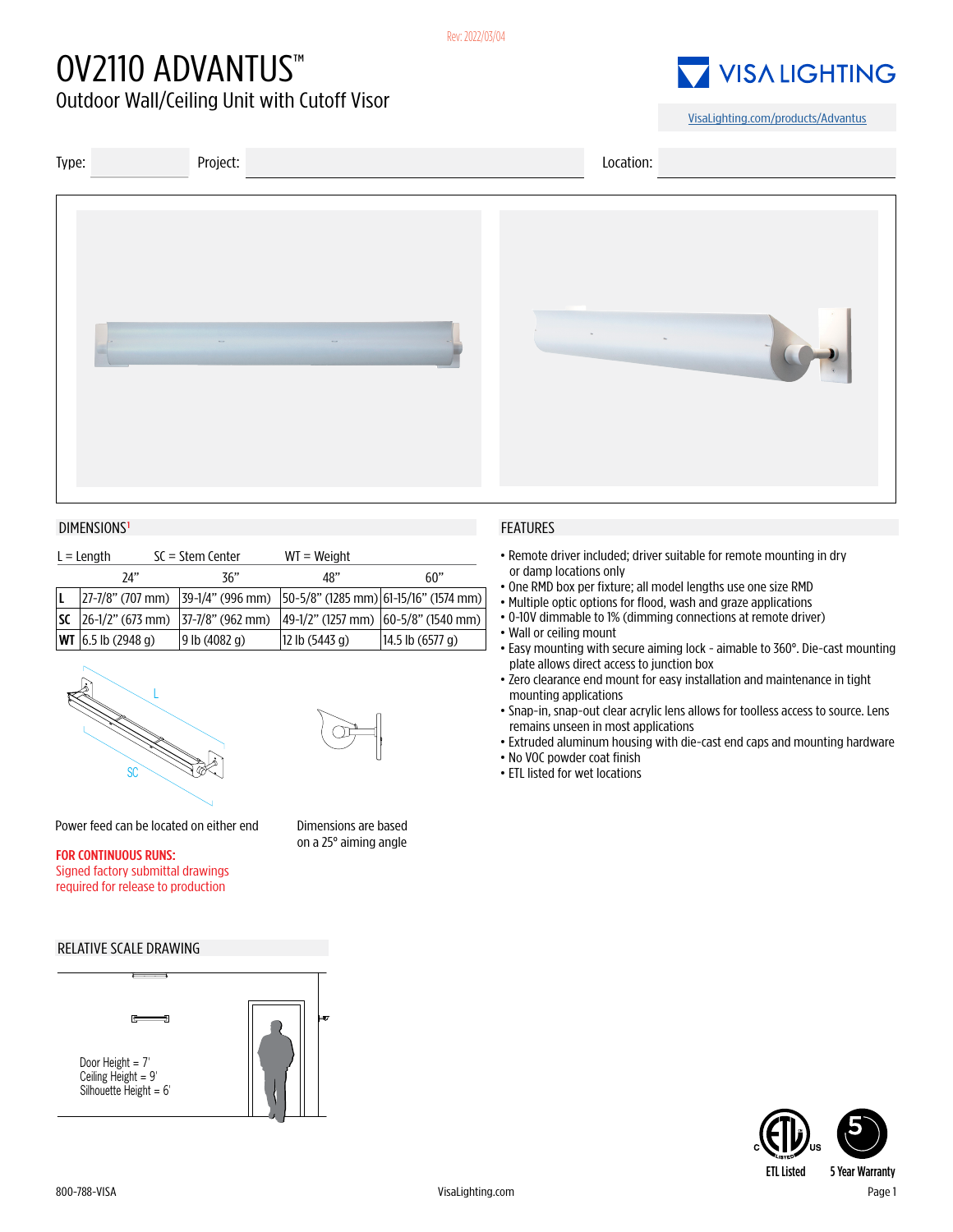### OV2110 ADVANTUS (cont.) Outdoor Wall/Ceiling Unit with Cutoff Visor

# **7 VISA LIGHTING**

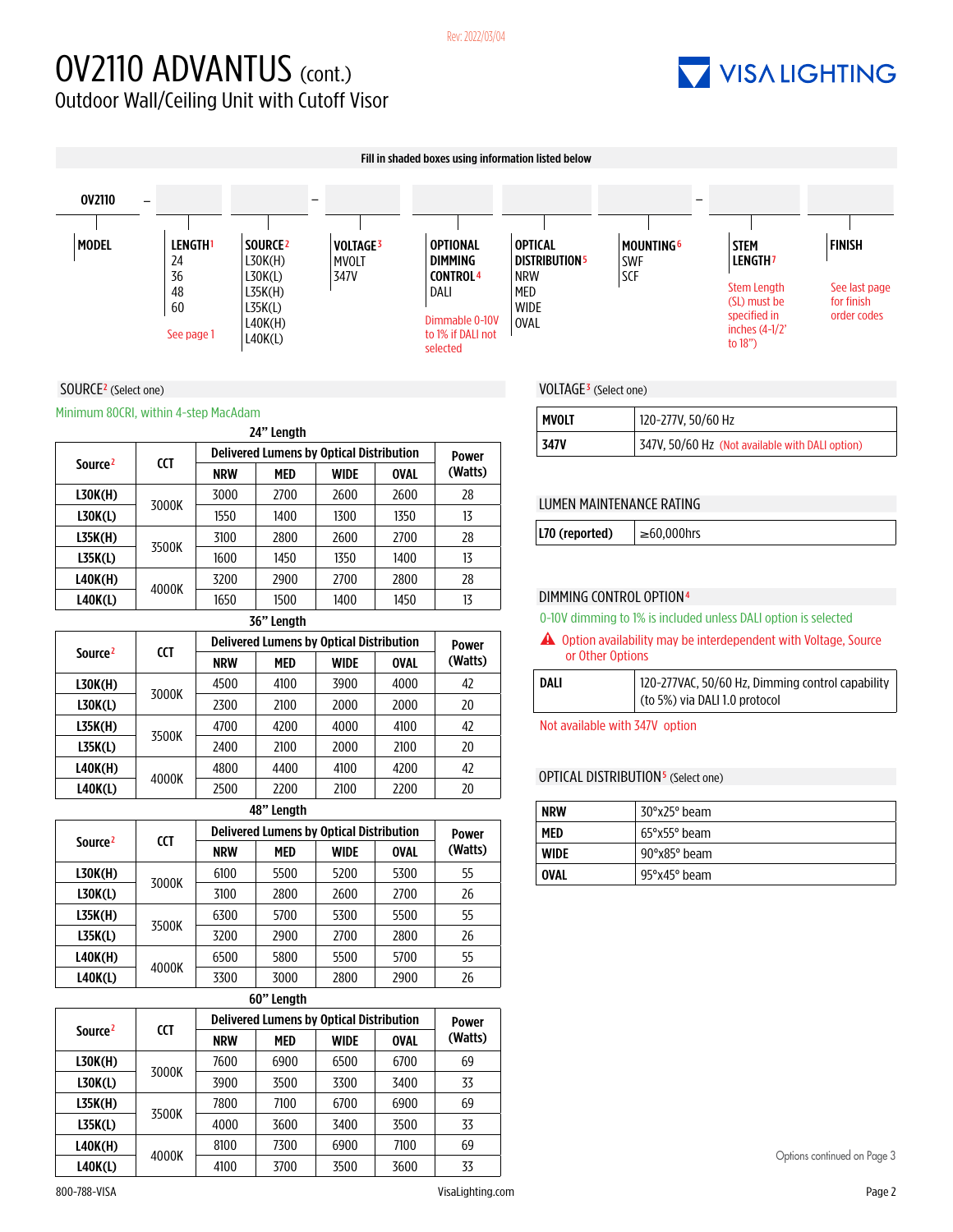## OV2110 ADVANTUS (cont.) Outdoor Wall/Ceiling Unit with Cutoff Visor

# VISALIGHTING



### REMOTE DRIVER INFORMATION



Remote driver boxes have knock-outs for conduit connections

Maximum Recommended Remote Wiring Distance from remote driver to fixture canopy

| • 12GA | 130 ft |
|--------|--------|
|        |        |

- 14GA 80 ft
- 16GA 50 ft<br>• 18GA 30 ft
- 18GA 30 ft<br>• 20GA 20 ft  $\cdot$  20 GA